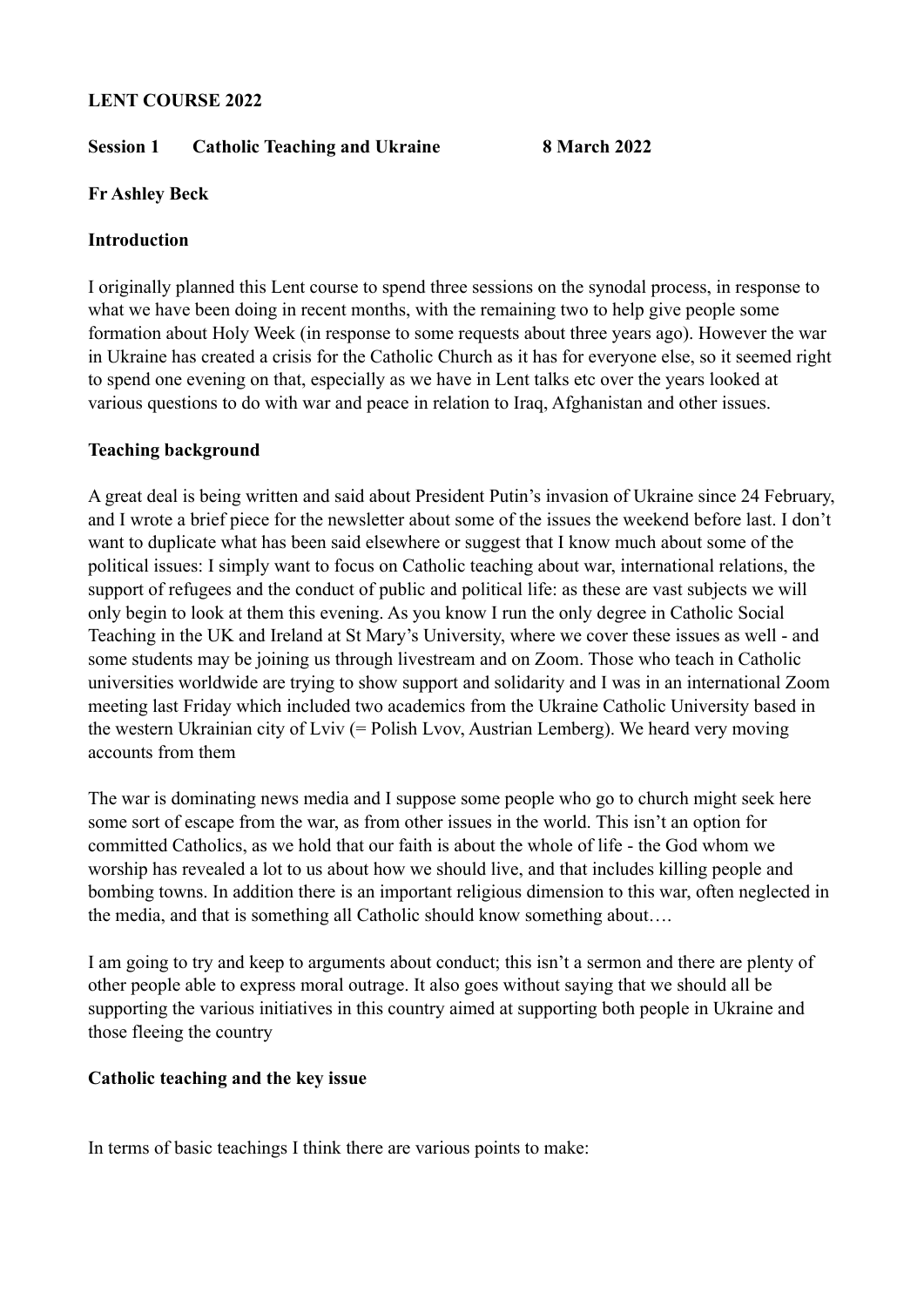- 1. The actions of the Russian Federation are **utterly at odds with Christian teachings about war**  - not only the *Just War* doctrine which has been important in western Christianity, but the whole body of Christian teaching, including that of the Orthodox Church. This is an unprovoked war of aggression; the claims of the Putin government about attacks on Russian speakers in Ukraine, or that the country is run by fascists or neo-Nazis, are demonstrably false. The Russian government is actively lying to its own people and shutting off voices of dissent in countless ways. I find it incomprehensible that the leadership of the Russian Orthodox Church does not appear to recognise this. Moreover the Russian government is acting in defiance of international law and treaties to which it is a signature, such as the Charter of the United Nations.
- 2. Moreover there is growing evidence that t**he way in which the Russian forces are fighting** the war (*jus in bello*) contradict Christian teachings, particularly in terms of the type of weapons being used and the targeting of civilians (in spite of official denials).
- 3. The Catholic Church, unlike the government of the United States, supports the work of **international courts** to try those accused of war crimes and crimes against universal human rights. Those responsible for this war need to be tried, even in their absence. The case for doing this would be stronger if the USA and NATO had not been guilty in the past of similar crimes. International law as understood by the Church severely curtails notions of national sovereignty, a moral truth no longer really accepted by the government of this country or the Conservative party.
- 4. Christian tradition, by and large, has affirmed **the right to self-defence**. So instinctively we tend to applaud the clear courage of the Ukrainian armed forces and civilians; this right is also affirmed in the UN Charter and other international agreements. In the *Catechism* and the *Compendium of the Social Doctrine of the Church* this right is seen as a duty, bound up with the obligation to protect and defend the innocent. The *Compendium* commends those who serve in armed forces in self-defence of their countries. However the Christian tradition does not see it is as an *absolute* right;. The reason it is not absolute is that Christian teaching does *not* sanction the use of force if the action is futile; that is, an action which has little or no chance of success ('There must be serious prospects of success', *Compendium* 500). I hope you can see now how difficult this issue is. We *want* to be able to support and defend the men, women and children who are victims of cruelty and violence; moreover this wish accords with much of how we have been brought up in terms of our own history, particularly with regard to the Second World War. We understand how this is seen as a duty. On the other hand it does mean that in terms of our teaching some countries in that war who chose not to carry on fighting the armies of the Third Reich after they were invaded (Denmark, for example) were acting in accordance with Christian teaching. It is made more complicated still by the judgment we need to try and make with regard to futility. When the Russians invaded on 24 February it might have been easier to criticise acts of self-defence because it might have looked then as if the Russians, because of their overwhelming military superiority, would win a quick victory: this is certainly what the Russians thought, and Putin's strategy may have depended on this. The extent of opposition to the invasion has certainly weakened the 'futility' argument, but in the long term it still seems to be the natural interpretation of our tradition, however painful this is for the Ukrainians, and painful for us to say to them. It is to do with the important moral concept, crucial in our tradition about war, of *proportionality.* Can we really affirm that an attempt to defend national independence and the rights people enjoy in a democracy, are really worth immense civilian casualties? For this reason I was uneasy when *The Tablet* reported last weekend that at the celebration of the Divine Liturgy in the Ukrainian cathedral here in London, at which our own archbishop preached a very moving homily, there were a lot of collecting boxes for money to buy weapons. Now for Christians who are absolute pacifists (such as the *Catholic Worker*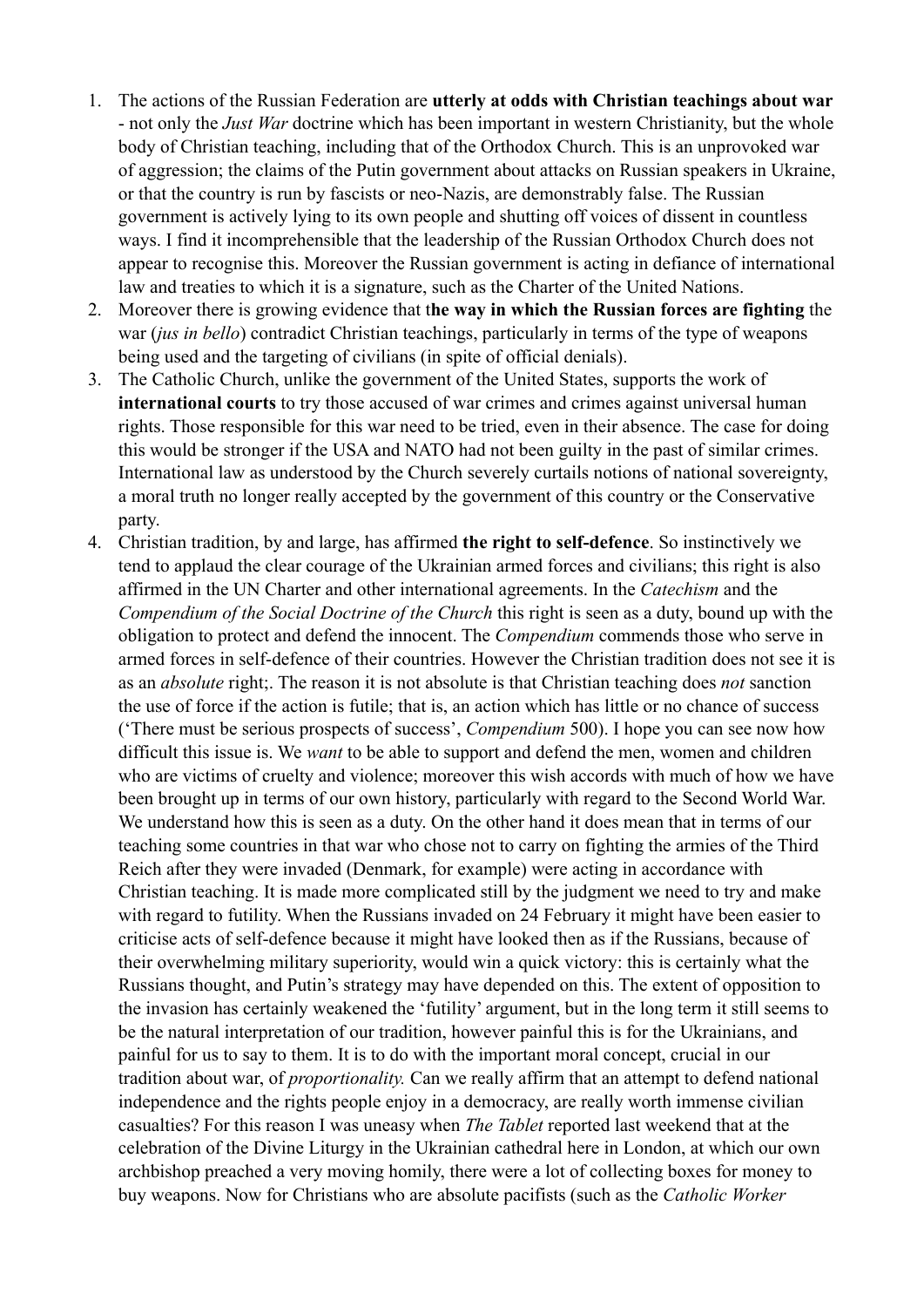movement) the issue is clear, if painful; for others it is more nuanced because we have to make a prudential judgment about whether something is in the long term futile or not. Incidentally the Church's teaching documents affirm the value of the pacifist position and insists that the rights of conscientious objectors are protected. To sum up, I think this question is at least for me undecided and not entirely clear at the moment; this means we should be very cautious about encouraging the Ukrainians to fight back.

- 5. Christian teaching about the unacceptability of war is closely linked to what we teach about the conduct of **international relations,** as we have often reflected in talks given in this parish. Sharing sovereignty, cooperation, solidarity, negotiations, diplomacy, trying to listen to others: these are 'goods', they are virtuous ways for countries to act. When these things have been valued the world becomes a less violent place. It is interesting that Putin has unintentionally brought about unity among his opponents - first, among the people of Ukraine, including Russian-speakers (like the President), and second, among the western nations, particularly the European Union which has since its inception been based on the principles outlined above. We see ever more clearly the need for a united Europe, which the Catholic Church has affirmed for many years - that's why Ukraine should become a member of the EU as soon as possible. However as I have indicated before I don't think you can say the same about NATO as far as Catholic teaching is concerned. While it certainly served as a defensive alliance when it was set up, what we teach about dialogue and commitment to peace was infringed in the years following the fall of Communism in 1989/1990; opportunities were missed, and its expansion into Eastern Europe has been a propaganda gift to Putin and his supporters. None of this justifies his actions, nor does it make Russia and NATO morally equivalent now, but it is something we should be open about, and Western leaders should admit their mistakes. Moreover there is a serious problem from a Christian point of view: NATO is an alliance committed to the threat to use nuclear weapons. The Catholic Church has condemned unequivocally the nuclear deterrent, overlooked by so many Catholic politicians: while I can see why countries like Poland value NATO, overall it is a very flawed force in the world, and bears some responsibility (but not the primary one) for where we are now. Benedict XVI and Francis have both called for international organisations to be strengthened, given real teeth - but they should be genuine bodies rather than military alliances. The problem, of course, is that giving the UN greater power demands right attitudes on the part of its most important members, who have a veto in the Security Council. Bodies like the UN and the EU are only as strong and responsible as their members, but the principle of cooperation remains important
- 6. The world's reactions to **refugees** is already central to our engagement with this conflict, and this is likely to become a more critical issue in the next few months. In his last encyclical *Fratelli Tutti,* which we looked at week by week last Lent, Pope Francis stressed how the migrant, the refugee, is not only central to how we understand love in the world, but also a model for the pilgrim Church. Well over a million Ukrainians have left the country in the last two weeks; all over this country large amounts of money and other items have been raised to help them. Three observations: (a) at least in the Eastern European countries in the European Union this massive migration has challenged and changed attitudes towards refugees; past hostility has been replaced by great generosity. (b) While this is welcome it's unfortunately probably the case that there shift is not because people have suddenly started listening to the pope's teaching; rather, it is probably because the Ukrainians are Europeans, and fellow past victims of Russian / Soviet domination. An important article at the weekend (Malik) pointed out that what has happened must not fuel a sense of European superiority or exceptionalism. The Russians behaved in the same sort of way towards Muslims in Chechnya and Syria. (c) It has exposed the anti-migrant policies of the Conservative party: while the Johnson government has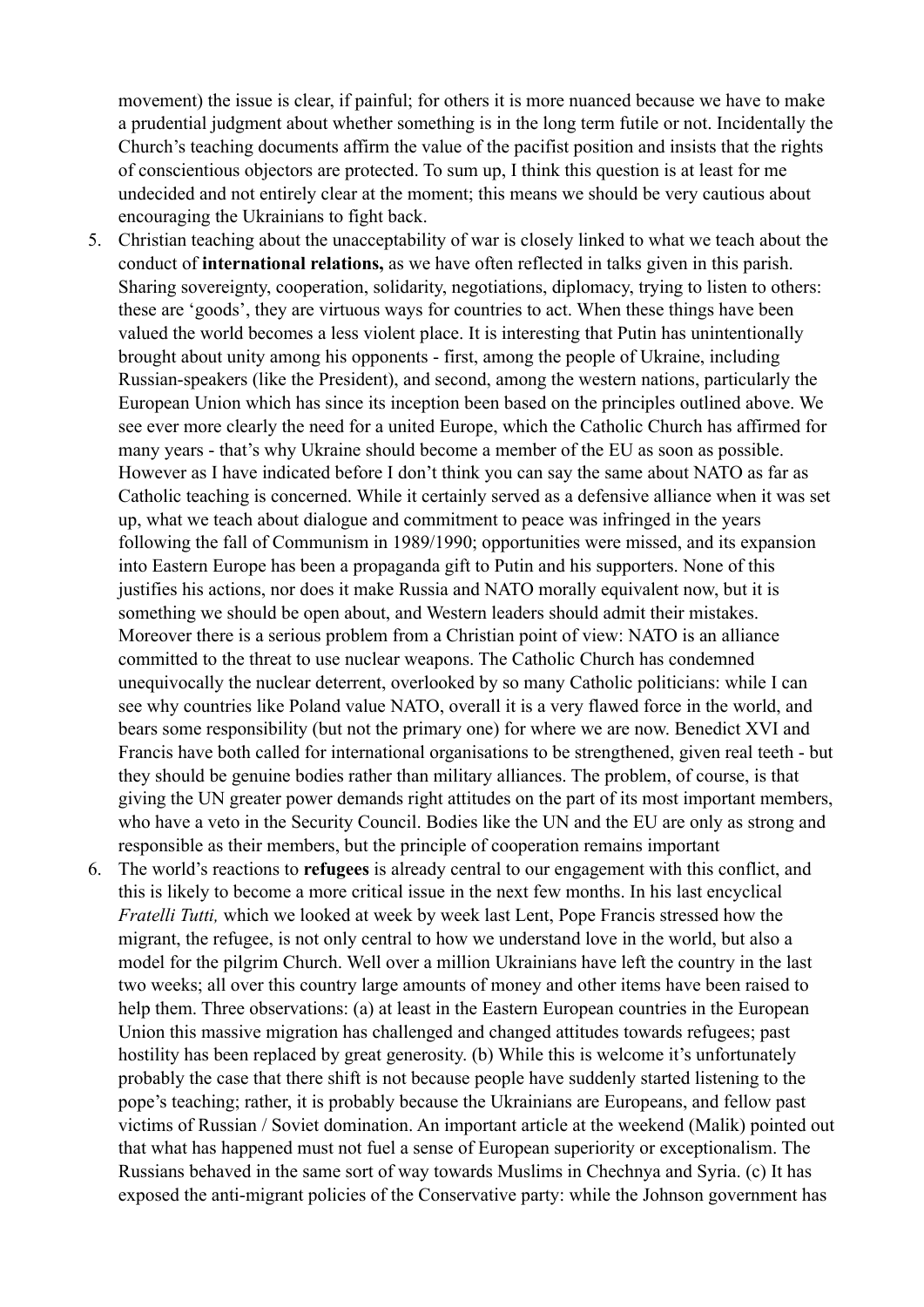changed its policies repeatedly in response to public opinion, in terms of the generosity which Christian teaching calls for we are lagging seriously behind EU countries; this is, of course, what Brexit was and is all about. This is what some of you voted for in the 2016 referendum.

- 7. One of the bad things which happens when a war breaks out, even if many countries are not directly involved, is that normal political life either comes to an end or is sidelined. Political leaders are felt to have more important things to worry about than home affairs; moreover we are often bombarded with bogus calls for national unity. The best example in modern times was the postponement of the enactment of Irish home rule legislation in 1914 when the First World War broke out. Wars can be a very convenient distraction for politicians troubled by problems at home. Since the Catholic Church stresses both **the value of the political vocation and the importance of high standards in public life** in relation to truth-telling, accountability, transparency and the avoidance of corruption, then this issue matters for us. As it happens, with the possible exception of the President of Ukraine, most national leaders engaged in this crisis face serious domestic political problems (Putin himself, Johnson, Biden, Macron, with the new German Chancellor needing to prove himself). Catholics should not be taken in by this. If a political leader is shown to be a self-seeking liar one month, he does not cease to be the next month if there is an international crisis. His character flaws and sins remain. Moreover the moves being taken against very rich Russians who have (with the encouragement of politicians from all parties, but the Conservative party above all) bought up much of London, have exposed the extent to which our political life has been corrupted to an alarming degree. The financial and political support given by supporters of President Putin to the *Brexit* campaign and the Conservative party are not accidental; they are also in line with how Putin's aggressive policies accord with the political Far Right all over the world and former President Donald Trump and his supporters in the US in particular (and Trump still enjoys considerable support among American Catholics). The condemnations of Putin by the Prime Minister and other leading politicians ring rather hollow; again, the Church should not be afraid to point this out.
- 8. As you know the next two sessions in this programme are about the **synodal process.** Perhaps it is easy to think that this process of dialogue and reflection is a bit of a luxury as we come (perhaps) out of a pandemic and face this terrible war in Ukraine. But actually what the Holy Father is calling for is closely bound up with how we should respond to this war. What the pope has said, and if you read his biographies you can see how he has tried to live this out throughout his ministry as a priest and a bishop, is that the need for dialogue and listening is inescapable. You don't stop, however difficult; you don't give up. What we teach about war only being ever acceptable as a last resort, along with other strict conditions, mean that we have to take negotiation and diplomacy seriously. There have to be serious negotiations now, without preconditions. We might well distrust Putin, for very good reasons, but we still have to negotiate. And negotiations demand, usually, concessions and compromises. You would think that people in the UK and Ireland would know this above all because of the history of Northern Ireland and the peace process; what the pope says is also in line with the unsuccessful attempts of his predecessor Benedict XV in the First World War to get people to negotiate without preconditions. My anxiety, in relation to Catholic teaching, is that NATO leaders may not be encouraging the Ukrainians to negotiate.

These eight issues seem to me to be central to how as Catholics we have to respond to this serious international crisis; of course there are others and much more to be said. What we need to do is to pray for the fighting to cease.